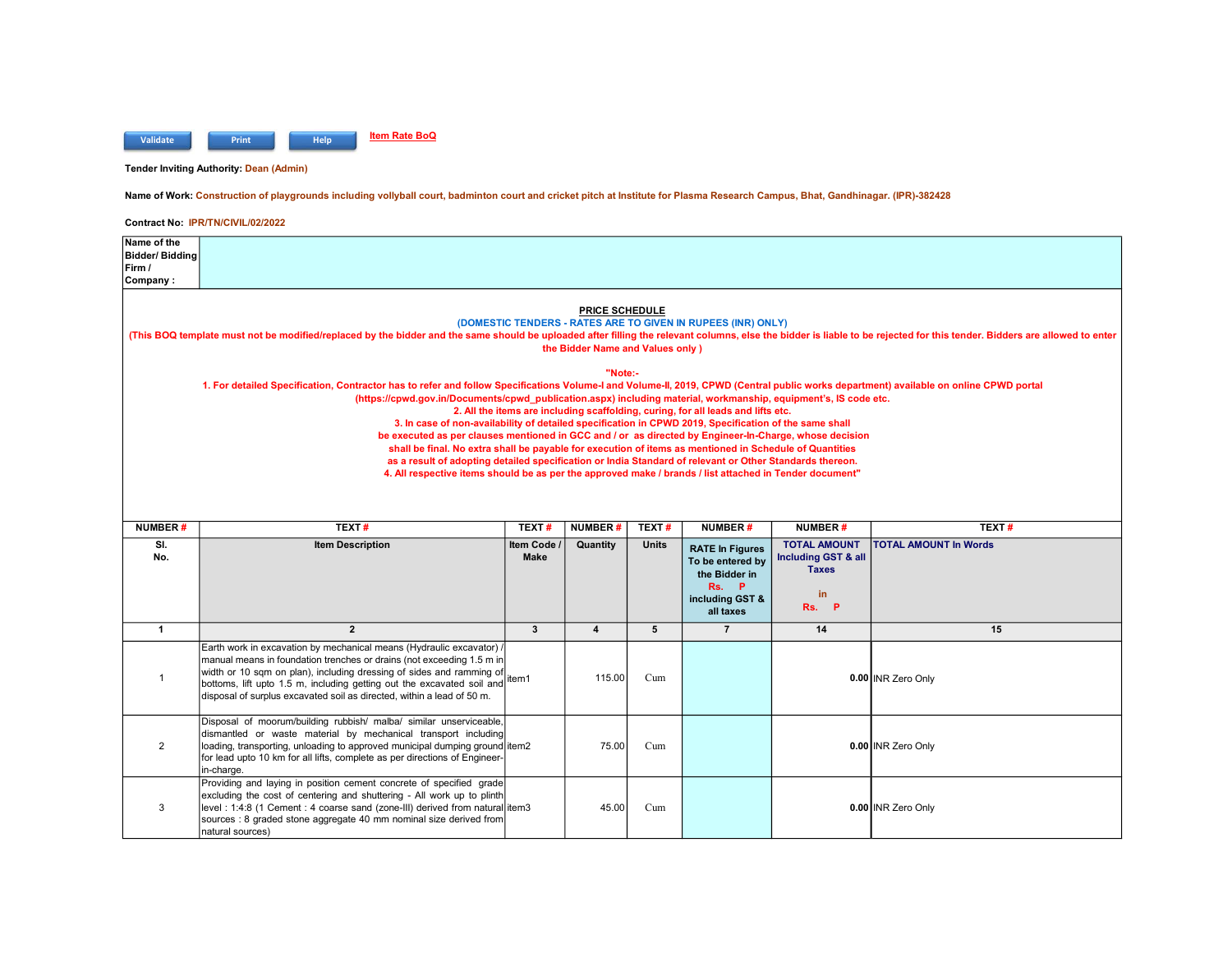| 4              | Providing and laying in position cement concrete of specified grade<br>excluding the cost of centering and shuttering - 1:3:6 (1 Cement : 3<br>coarse sand (zone-III) derived from natural sources : 6 graded stone item4<br>aggregate 40 mm<br>nominal size derived from natural sources)                                                                                                                                                                                                                                                                                                                                                                                                                                                                                                                                                                                                                                                                                                                                                                                                                                                                                                                                                                                                                                   |        | 3.50   | Cum |  | 0.00 INR Zero Only |
|----------------|------------------------------------------------------------------------------------------------------------------------------------------------------------------------------------------------------------------------------------------------------------------------------------------------------------------------------------------------------------------------------------------------------------------------------------------------------------------------------------------------------------------------------------------------------------------------------------------------------------------------------------------------------------------------------------------------------------------------------------------------------------------------------------------------------------------------------------------------------------------------------------------------------------------------------------------------------------------------------------------------------------------------------------------------------------------------------------------------------------------------------------------------------------------------------------------------------------------------------------------------------------------------------------------------------------------------------|--------|--------|-----|--|--------------------|
| 5              | Providing and laying in position cement concrete of specified grade<br>excluding the cost of centering and shuttering - All work up to plinth<br>level: 1:1½:3 (1 Cement: 1½ coarse sand (zone-III) derived from litem5<br>natural sources : 3 graded stone aggregate 20 mm nominal size<br>derived from natural sources)                                                                                                                                                                                                                                                                                                                                                                                                                                                                                                                                                                                                                                                                                                                                                                                                                                                                                                                                                                                                    |        | 50.00  | Cum |  | 0.00 INR Zero Only |
| 6              | Providing & laying in position Tre-Mix Reinforced Cement Concrete at<br>all lead and level up to and below highest plinth level in volumetric<br>proportion 1:1.5:3 (1 cement :1.5 course sand : 3 Graded stone<br>aggregate) for flooring, grade slab, Cricket Pitch, in any shape as per<br>structural design using 20 mm maximum size aggregates obtained<br>from approved quarry including, all lift and lead as specified including<br>machine mixing placing, compacting, vibrating, finishing the top surface<br>to the required line level/ slope, immediate finish of concrete etc.,<br>making key with the existing wall, column etc. complete as directed by<br>Engineer-in-charge, including the cost of all as stated but excluding<br>centering / shuttering and reinforcement.<br>i) In vacuum dewatering concrete<br><b>NOTE</b><br>1. The RCC road concrete shall be leveled by using surface / skid<br>vibrator.<br>2. The work includes removing excess water by using vacuum<br>dewatering equipment's including spreading matt over the fresh<br>concrete.<br>3. Applying power trowelling equipment to get required finish as per the<br>direction of EIC.<br>3. Cost for vacuum dewatering will be paid separately by an item<br>below. Concrete shall be laid in panels as per the direction of EIC. | litem6 | 4.50   | Cum |  | 0.00 INR Zero Only |
| $\overline{7}$ | Extra for Vacuum Dewatering from concrete for 75mm to 150mm<br>thickness flooring including hire charges for equipment, vibrating the<br>concrete, finishing the concrete with machine trowel, finishing the litem7<br>surface neatly all as per specification. The rate includes all the labour<br>and materials involved for the work.                                                                                                                                                                                                                                                                                                                                                                                                                                                                                                                                                                                                                                                                                                                                                                                                                                                                                                                                                                                     |        | 40.00  | Sqm |  | 0.00 INR Zero Only |
| 8              | Providing and fixing G.I. chain link fabric fencing of required width in<br>mesh size 50x50 mm including strengthening with 2 mm dia wire or<br>nuts, bolts and washers as required complete as per the direction of $\frac{1}{2}$ items<br>Engineer-in-charge. - Made of G.I. wire of dia 4 mm                                                                                                                                                                                                                                                                                                                                                                                                                                                                                                                                                                                                                                                                                                                                                                                                                                                                                                                                                                                                                              |        | 45.00  | Sqm |  | 0.00 INR Zero Only |
| 9              | Steel work in built up tubular (round, square or rectangular hollow tubes<br>etc.) trusses etc., including cutting, hoisting, fixing in position and<br>applying a priming coat of approved steel primer, including welding and item9<br>bolted with special shaped washers etc. complete. - Hot finished<br>welded type tubes                                                                                                                                                                                                                                                                                                                                                                                                                                                                                                                                                                                                                                                                                                                                                                                                                                                                                                                                                                                               |        | 470.00 | Kg  |  | 0.00 INR Zero Only |
| 10             | Painting with synthetic enamel paint of approved brand and<br>manufacture to give an even shade : Two or more coats on new work litem10                                                                                                                                                                                                                                                                                                                                                                                                                                                                                                                                                                                                                                                                                                                                                                                                                                                                                                                                                                                                                                                                                                                                                                                      |        | 70.00  | Sqm |  | 0.00 INR Zero Only |